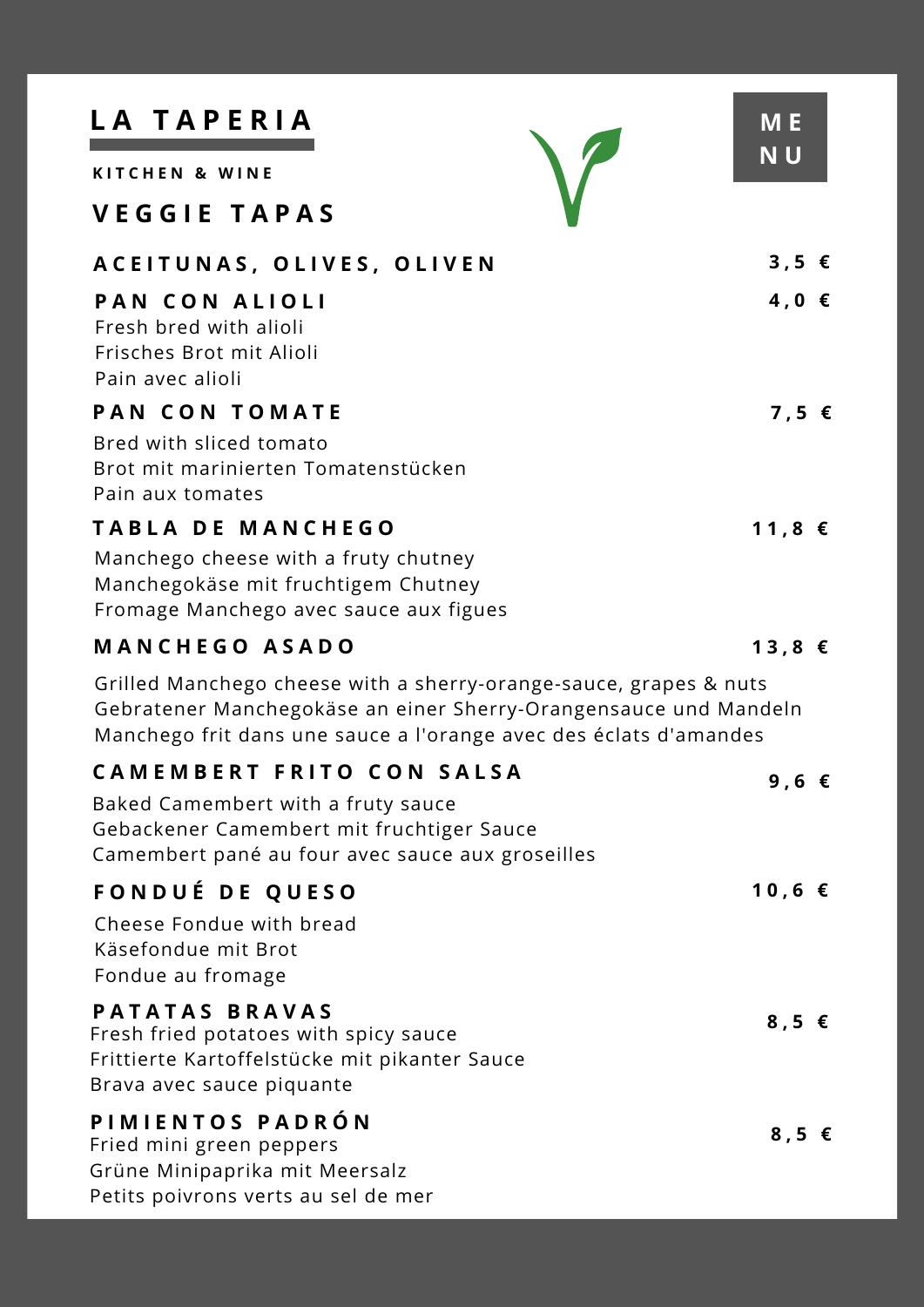#### **K I T C H E N & W I N E**

### **V E G G I E T A P A S**

a sa nasa

| CROQUETAS DE COLIFLOR CON SALSA<br>Croquettes filled with cauliflower and fig sauce<br>Blumenkohlkroketten mit Feigen-Dip<br>Croquettes de chou-fleur à la sauce aux figues                                   | 9,2 $\epsilon$ |  |
|---------------------------------------------------------------------------------------------------------------------------------------------------------------------------------------------------------------|----------------|--|
| CARPACCIO DE REMOLACHA                                                                                                                                                                                        | $10,8 \in$     |  |
| Beetroot Carpaccio with goat cheese, caramelized nuts and rucola<br>Rote Bete Carp. mit Ziegenkäse, karamelisierten Walnüssen und Ruccola<br>Carpaccio de betteraves au chèvre, noix caramélisées et roquette |                |  |
| <b>BERENJENA RELLENA</b>                                                                                                                                                                                      | 9,8 $\epsilon$ |  |
| Baked aubergine filled with vegetable and cheese<br>Überbackene Aubergine mit einer Gemüse-Käse-Füllung<br>Aubergine au four farcie aux légumes et au fromage                                                 |                |  |
| HINOJO CARAMELIZADO<br>Caramelized fennel with dates-dip<br>Karamelisierter Fenchel mit Dattel-Dip<br>Fenouil caramélisé avec sauce aux dattes                                                                | 9,8 $\epsilon$ |  |
| QUESO DE CABRA CON MIEL                                                                                                                                                                                       | 12,80€         |  |
| Grilled goat cheese with honey and salad<br>Warmer Ziegenkäse mit Honig und Salat<br>Assortiment de salades avec chèvre chaud au miel                                                                         |                |  |
| BURRATA CON ACEITE DE TRUFA                                                                                                                                                                                   | 14,00€         |  |
| Burrata with salad and truffle oil<br>Burrata mit Salat und Trüffelöl<br>Burrata avec assortiment de salades et huile de truffe                                                                               |                |  |
| <b>GAZPACHO</b>                                                                                                                                                                                               | 7,80 €         |  |
| Cold vegatable soup<br>Kalte Gemüsesuppe<br>Gazpacho                                                                                                                                                          |                |  |

**M E N U**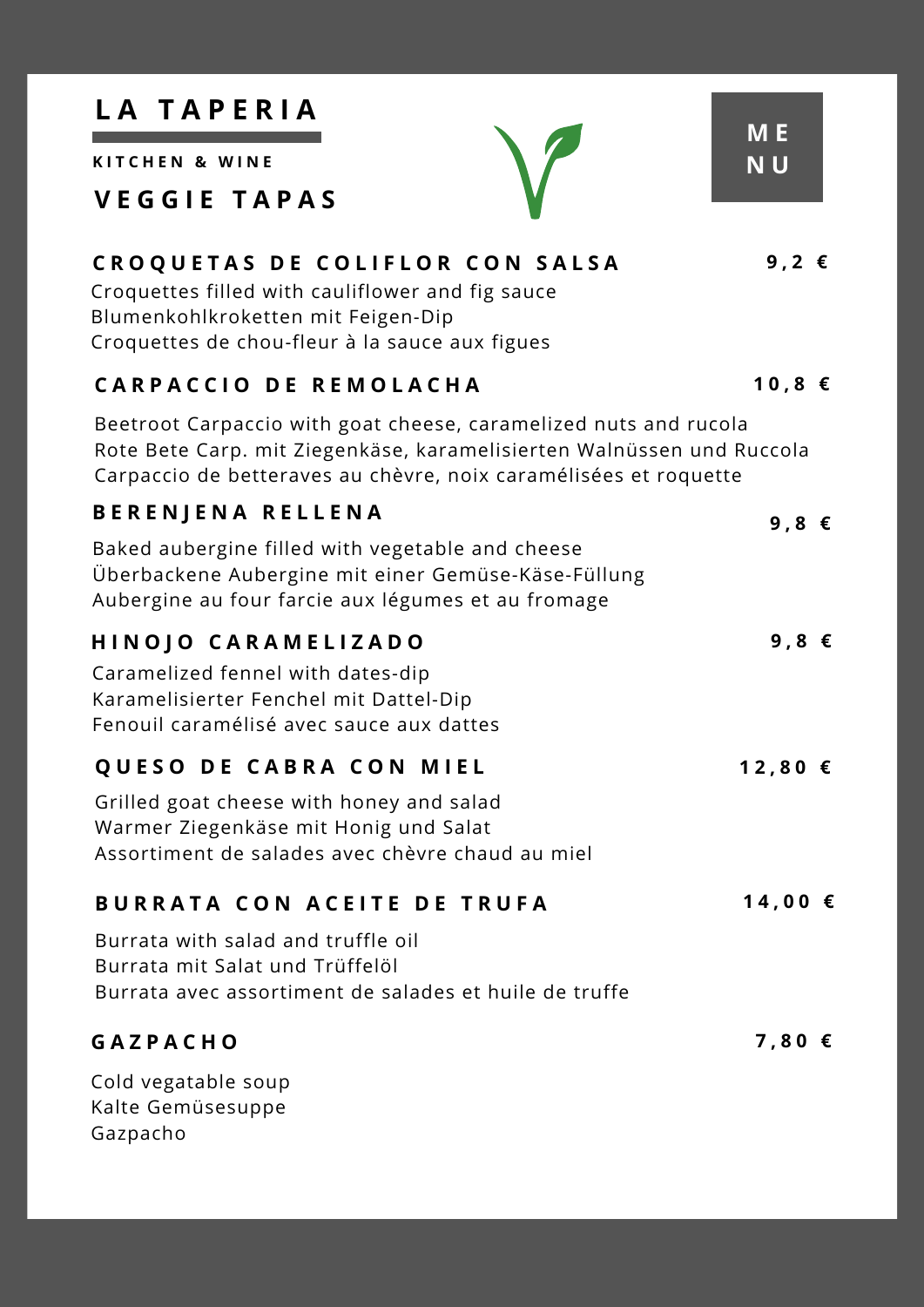| LA TAPERIA<br><b>KITCHEN &amp; WINE</b>                                                                                                                             | M E<br>NU      |
|---------------------------------------------------------------------------------------------------------------------------------------------------------------------|----------------|
| <b>MEAT &amp; POULTRY TAPAS</b>                                                                                                                                     |                |
| TABLA DE JAMÓN IBÉRICO<br>Cured spanish iberico ham<br>Spanischer iberico Schinken                                                                                  | $16,8$ €       |
| Assiette de jambon espagnol<br>DÁTILES CON BACON<br>Dates wrapped in bacon (5 units)<br>Datteln im Speckmantel (5 Stück)<br>Dattes au bacon                         | 8,5 $\epsilon$ |
| QUESO DE CABRA CON BACON                                                                                                                                            | 8,5 $\epsilon$ |
| Goatcheese wrapped in bacon (fried 3 units)<br>Gebratener Ziegenkäse im Speckmantel (3 Stück)<br>Fromage de chèvre frit en robé de bacon                            |                |
| <b>CHORIZO AL VINO</b><br>Spanish sausage in a redwine-rosemary sauce<br>Spanische gebratene Wurst in Rotweinsauce<br>Chorizo en sauce au vin rouge au romarin      | 9,8 $\epsilon$ |
| <b>MORCILLA DE BURGOS</b><br>QUESO DE CABRA Y MEMBRILLO<br>Blackpudding with goat cheese and quince jam<br>Gebratene Blutwurst aus Burgos mit Ziegenkäse            | 9,8            |
| Boudin noir frit de burgos avec fromage de chèvre et coing<br>CROQUETAS DE JAMÓN<br>Croquettes filled with ham<br>Kroketten mit Schinkenfüllung                     | 9,8 $\epsilon$ |
| Croquttes de jambon                                                                                                                                                 | 9,8 $\epsilon$ |
| <b>ALITAS CRUJIENTES</b><br>Crispy fried chicken wings and dip<br>Panierte Hähnchenflügel mit Dip<br>Ailes de poulet panées avec une sauce piquante fruitée         |                |
| ALBÓNDIGAS EN SALSA DE TOMATE<br>Meatballs with homemade tomato sauce<br>Hackfleischbällchen in hausgemachter Tomatensauce<br>Boulettes de viande à la sauce tomate | 9,8 $\epsilon$ |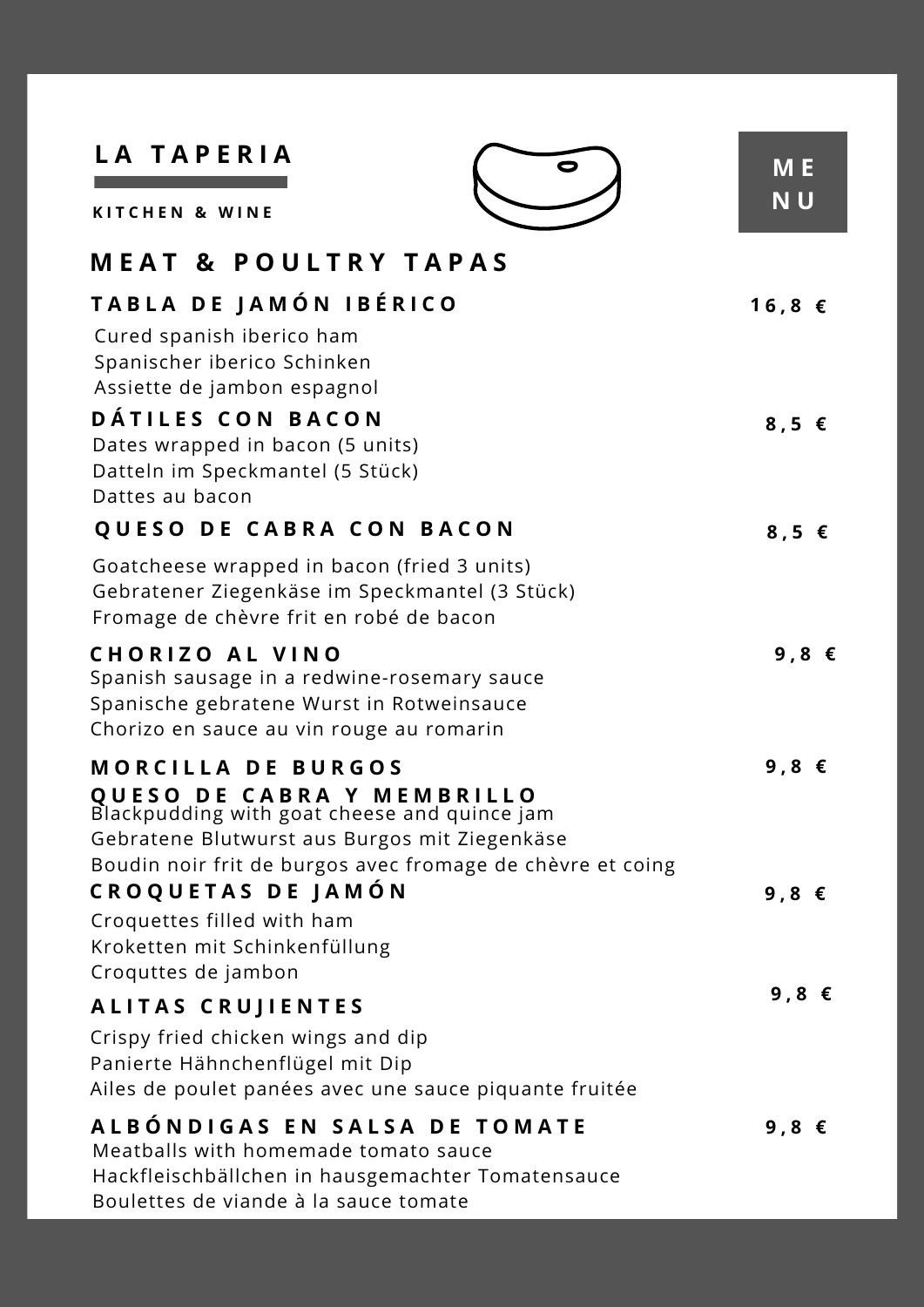**K I T C H E N & W I N E**

### **M E A T & P O U L T R Y T A P A S**

| MINI-HAMBURGESA<br>Mini-Burger from beef, bacon and chips<br>Mini-Burger vom Rind, Speck und Chips<br>Mini Hamburger avec bacon et chips                                                                                                     | $7,2 \in$      |
|----------------------------------------------------------------------------------------------------------------------------------------------------------------------------------------------------------------------------------------------|----------------|
| POLLO A LA PIMIENTA<br>Sliced chicken breast with vegetables in a pepper-honey sauce<br>Hähnchenbruststücke mkt Gemüse in einer Pfefferhonigsauce<br>Morceaux de poitrine de poulet sauce miel et poivre                                     | 9,8 $\epsilon$ |
| <b>HUEVOS ROTOS</b><br>CON JAMÓN Y ACEITE DE TRUFA<br>Spanish broken eggs with potatoes, serrano ham and truffle oil<br>Spanische zerteilte Eier mit Serrano Schinken und Trüffelöl<br>Oeufs à l'espagnole, au jambon et à l'huile de truffe | 11,8 €         |
| <b>CHULETAS DE CORDERO</b><br>Lamb chops with mashed sweet potato pure<br>Lammkoteletts mit Süsskartoffelpüree<br>Côtelettes d'agneau à la pureé de patate douce                                                                             | 15,6€          |
| BURRATA CON JAMÓN SERRANO Y<br><b>ACEITE DE TRUFA</b><br>Burrata with salad, serrano ham and truffle oil<br>Burrata mit Salat, Serrano Schinken und Trüffelöl<br>Burrata avec laitue, jambon serrano et huile de truffe                      | 15,80€         |
| ENTRECÔTE (200GR)<br>Entrecôte on a hot stone with fried potatoes<br>Entrecôte auf dem heißen Stein mit frittierten Kartoffeln                                                                                                               | 18,80€         |

 $\overline{\bullet}$ 

Entrecôte sur la pierre chaude avec pommes de terre sautées

**M E N U**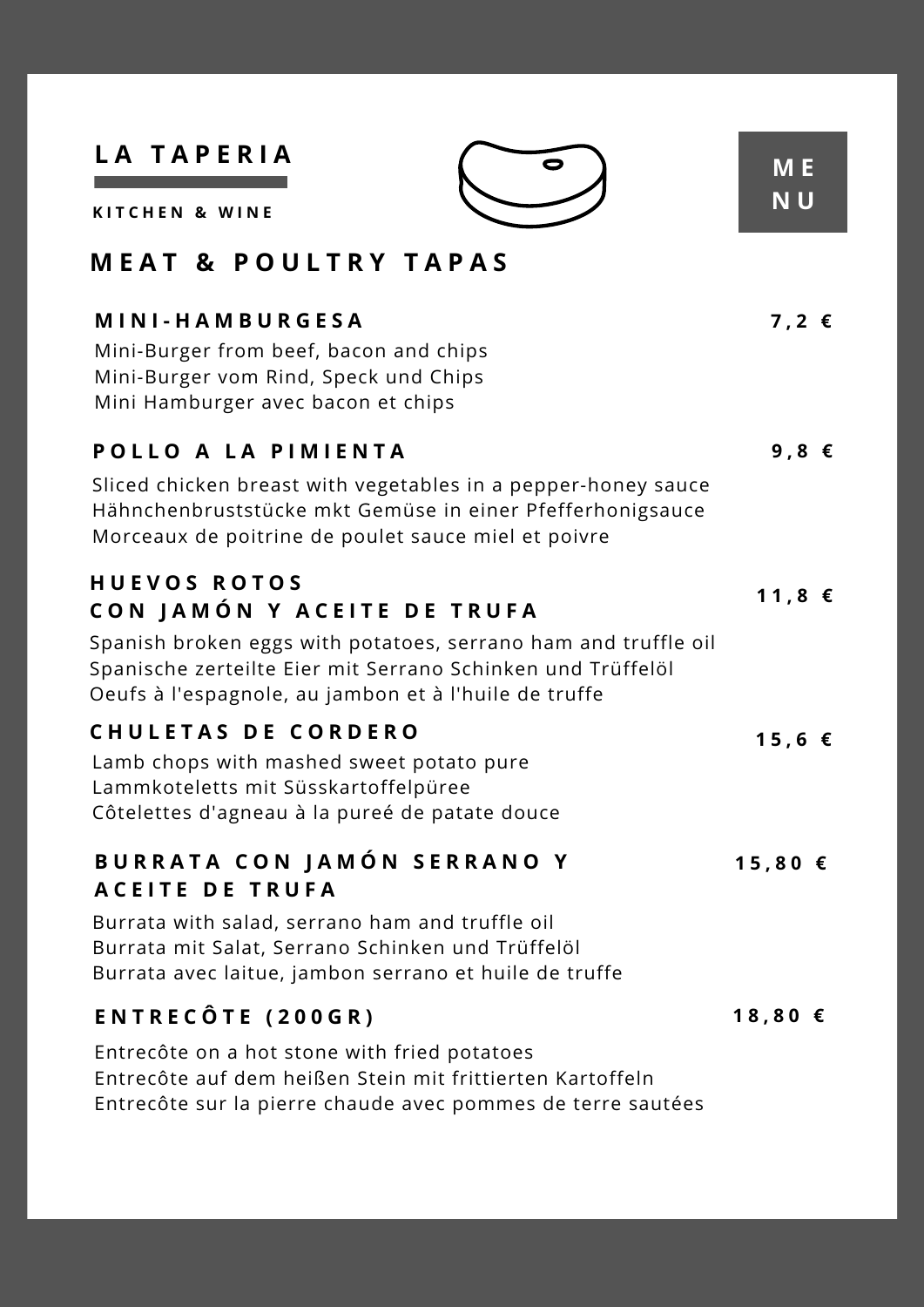| LA TAPERIA<br>O                                                                                                                                                                                                  |                  |
|------------------------------------------------------------------------------------------------------------------------------------------------------------------------------------------------------------------|------------------|
| <b>KITCHEN &amp; WINE</b>                                                                                                                                                                                        | M E<br><b>NU</b> |
| <b>SEAFOOD TAPAS</b>                                                                                                                                                                                             |                  |
| <b>BOQUERONES FRITOS</b>                                                                                                                                                                                         | 9,8 $\epsilon$   |
| Fried anchovis with a tartar sauce<br>Frittierte Sardellen mit Tartarsauce<br>Anchois frits avec une sauce tartare                                                                                               |                  |
| <b>CHIPIRONES FRITOS</b><br>Fried baby squid with tartar sauce<br>Frittierte Baby Calamar mit Tartarsauce<br>Calamar frit avec une sauce tartare                                                                 | $12,8$ €         |
| CROQUETAS DE PULPO                                                                                                                                                                                               | 9,8 $\epsilon$   |
| Croquettes with pulpo<br>Kroketten gefüllt mit Pulpo<br>Croquettes aux poulpes                                                                                                                                   |                  |
| CROQUETAS DE BACALAO<br>Croquettes with a filling of codfish<br>Stockfischkroketten<br>Croquettes à la morue                                                                                                     | 9,8 $\epsilon$   |
| SALMÓN A LA PLANCHA<br>CON PURÉ DE BONIATO Y WAKAME<br>Salmon with wakame and mashed sweet potatoes<br>Gebratener Lachs mit Wakame und Süsskartoffelpüree<br>Saumon avec purée de patate douce et wakame (algue) | 15,6€            |
| PULPO A LA PLANCHA                                                                                                                                                                                               | $17,8$ €         |
| Grilled Pulpo with smoked potatoes<br>Gebratene Krake mit geräucherten Kartoffeln<br>Poulpe à la plancha avec pommes de terre                                                                                    |                  |
| <b>GAMBAS AL AJILLO</b>                                                                                                                                                                                          | $16,8$ €         |
| Big shrimps with garlic & herb sauce<br>Große Garnelen in Kräuterknoblauchsauce<br>Gambas à l'huile d'ail aux herbes                                                                                             |                  |
| CEVICHE DE LA CASA                                                                                                                                                                                               | $15,8$ €         |

Cold white raw fish, combined with mango, red onions, coriander & chili Kalter weisser Rohfisch mit Mango, roten Zwiebeln, Koriander & Chili Ceviche de poisson blanc, mangue, oignons, coriandre et chili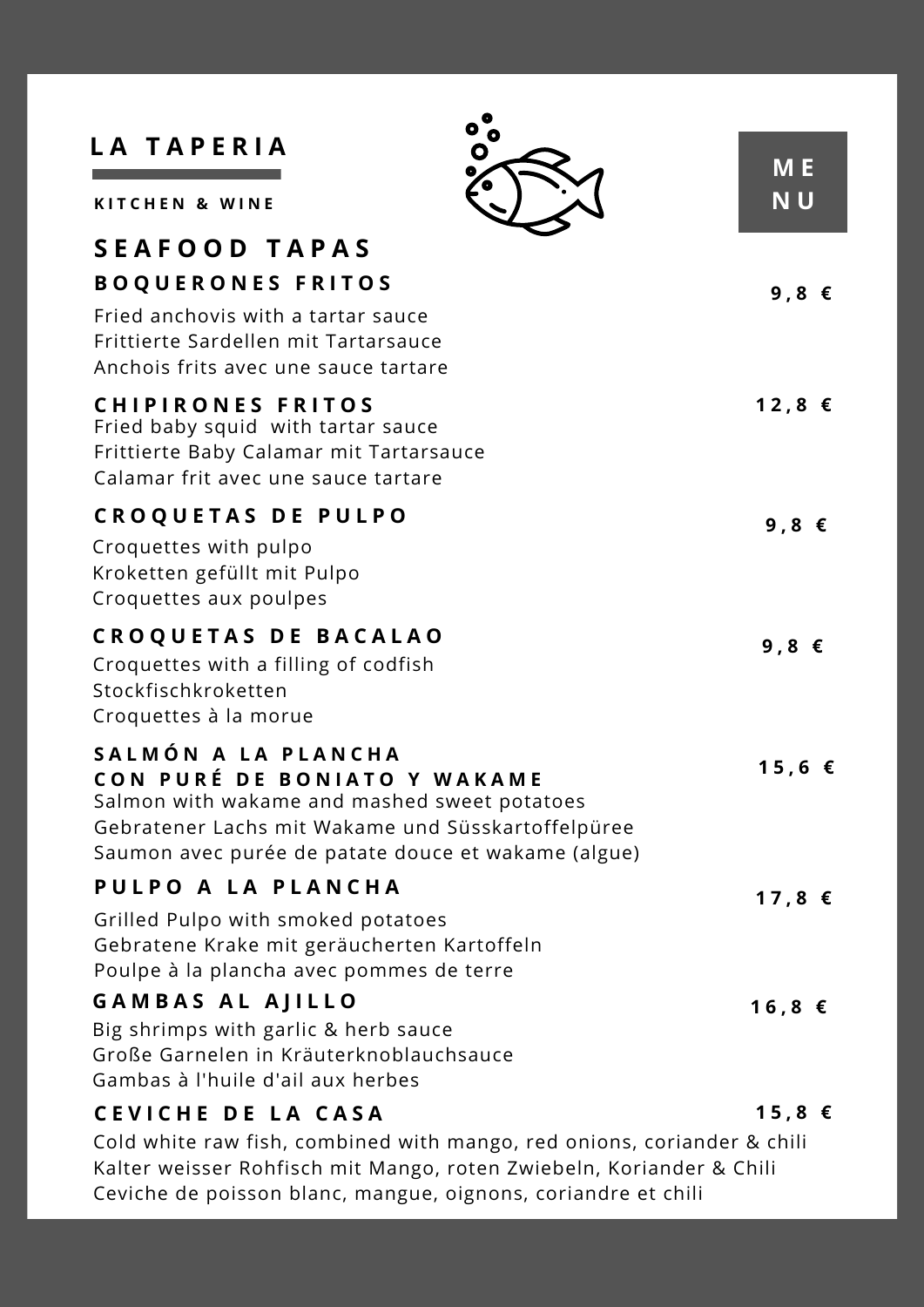#### **L A T A P E R I A** and the control of the control of the

**K I T C H E N & W I N E**

**P O S T R E**



**M E N U**

| CRÈME BRÛLÉE<br><b>CON HABA DE TONKA</b>                                                                                                         | $6,8 \in$      |
|--------------------------------------------------------------------------------------------------------------------------------------------------|----------------|
| Vanilla cream with tonka bean<br>Vanillecreme mit Tonkabohne<br>Crème brûlée à la fève tonka                                                     |                |
| <b>MOUSSE DE CHOCOLATE CON SAL</b>                                                                                                               | 6,8€           |
| Chocolate mousse with salt<br>Schokoladenmousse mit Meeressalz<br>Mousse au chocolat au sel de mer                                               |                |
| <b>TARTA DE QUESO</b>                                                                                                                            | $6,8 \in$      |
| Cheesecake<br>Käsekuchen                                                                                                                         |                |
| <b>BAILEYS TIRAMISU</b>                                                                                                                          | $6,8 \in$      |
| COULANT DE CHOCOLATE CON MOCHI                                                                                                                   | $6,8 \in$      |
| Chocolatecake with liquid filling, Mochi and whipped cream<br>Schokoküchlein mit flüssigem Kern, Mochi und Sahne<br>Coulant au chocolat et mochi |                |
| SORBET DE MANGO                                                                                                                                  | $4,5 \epsilon$ |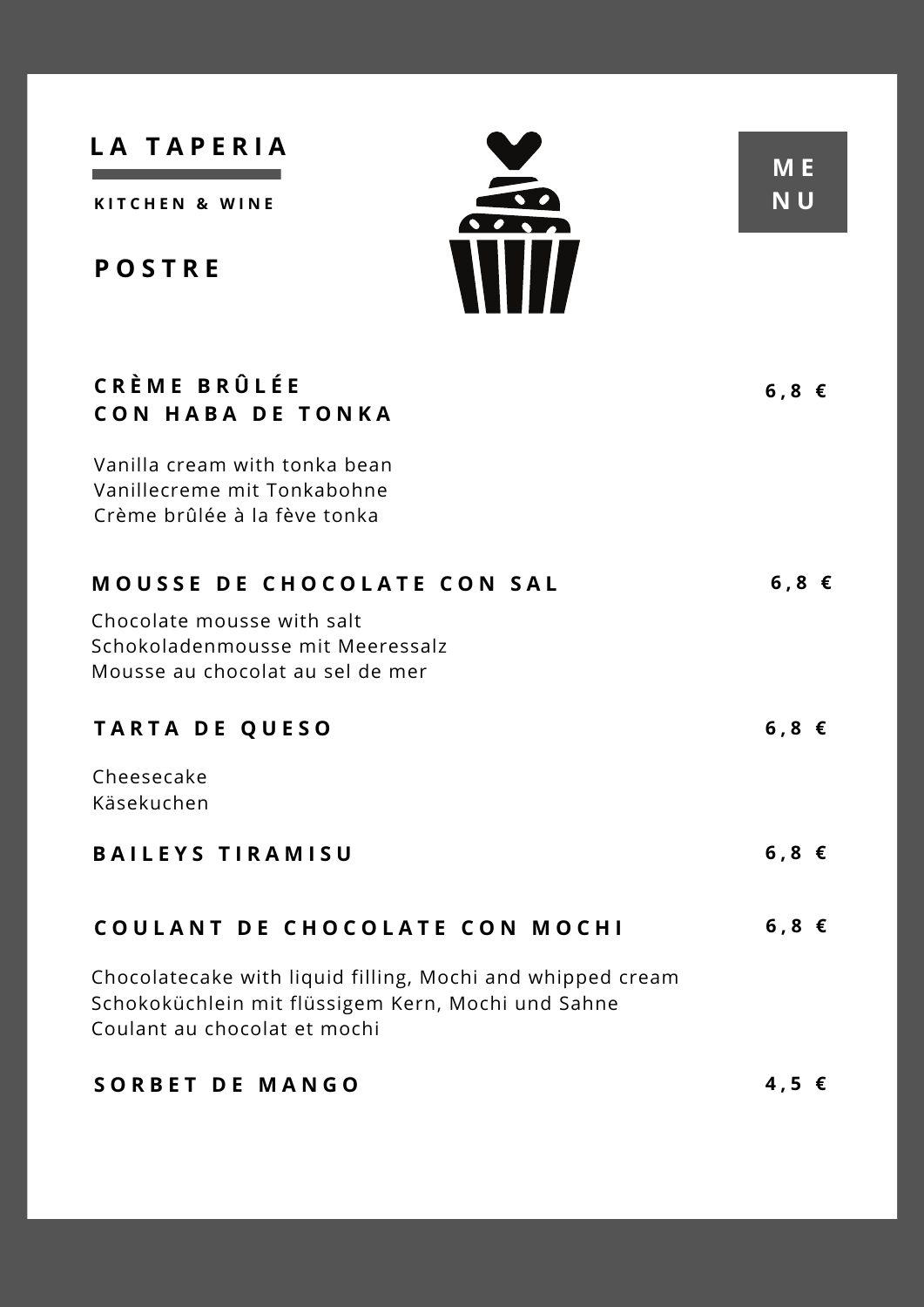## **L A T A P E R I A**

**K I T C H E N & W I N E**

an an Salaman.<br>Tagairtí



**B E B I D A S / D R I N K S**

#### **S O F T D R I N K S**

| Agua 0,51                                                                                         |                                                                      |   |
|---------------------------------------------------------------------------------------------------|----------------------------------------------------------------------|---|
| sin gas (still)<br>con gas                                                                        | $3,0 \in$<br>$3,5$ $\epsilon$                                        |   |
| Cola, Zero, Fanta, Sprite                                                                         | $3,0 \in$                                                            |   |
| Ginger Ale, Tonic, Bitter Kas, Icetea                                                             | $3,5 \in$                                                            |   |
| CERVEZA/BEER/BIER                                                                                 |                                                                      |   |
| Caña 0,2l<br>Caña 0,3l<br>Caña 0,4l                                                               | $3,0$ $\epsilon$<br>$3,8 \in$<br>4,8 $\epsilon$                      |   |
| Estrella Galicia (Botella)<br>Rosa Blanca (Botella)<br>Cerveza sin alcohol<br>Shandy/Clara/Alster | $3,8 \in$<br>$3,8 \in$<br>$3,5$ $\epsilon$<br>4,8 €                  |   |
| <b>DRINKS</b>                                                                                     |                                                                      |   |
| Vermut<br><b>Brandy</b><br><b>Brandy Premium</b><br>Copa Hierbas/Liquer/Schnaps                   | 4,8 $\epsilon$<br>4,8 $\epsilon$<br>7,4 $\epsilon$<br>5,8 $\epsilon$ |   |
| Lillet/Pink<br>Sangria 0,5<br>Sangria 1 l<br>Aperol Spritz                                        | $7,8$ €<br>9,5 $\epsilon$<br>$18,0$ €<br>8,5 $\epsilon$              |   |
| Mojito/Caipirinha<br>Gin Tonic<br>Gin Tonic Premium                                               | 9,6<br>9,8 $\epsilon$<br>12,5€                                       | € |

**M E N U**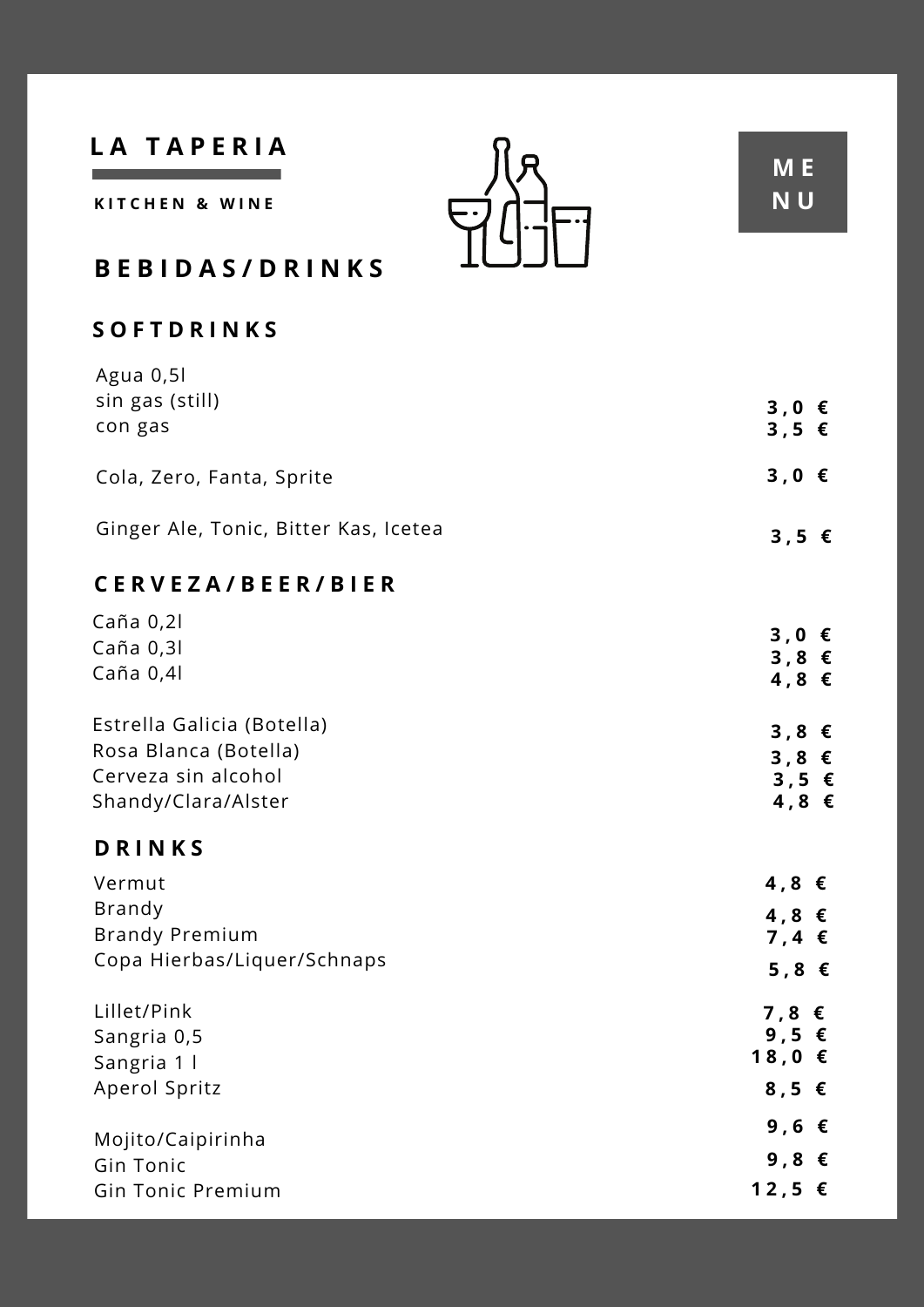**K I T C H E N & W I N E B E B I D A S / D R I N K S C A V A / C H A M P A G N E**

Cava Brut 0,1l Cava Rose 0,1l Moet Chandon Brut 0,75l Moet Chandon Rose 0,75l **3 , 5 € 3 , 9 € 1 6 , 9 € 1 9 , 9 € 6 5 , 0 € 7 5 , 0 €**

**M E**

**N U**

#### **V I N O B L A N C O / W H I T E**

| Blanco Casa- Navarra                                                     | 4,5 $\epsilon$ | $15,8 \in$  |
|--------------------------------------------------------------------------|----------------|-------------|
| Gilda- DO Rueda Verdejo                                                  | 5,2 $\epsilon$ | $19, 2 \in$ |
| Albariño- Rias Baixas                                                    | 5,8 $\epsilon$ | 21,0€       |
| Masia Freyé- Penedés, Muscat                                             | $6,8 \in$      | 24,0€       |
| Masia Freyé- Penedés, Chardonnay                                         | $6,8 \in$      | 24,0€       |
| Paco & Lola- DO Rias Baixas Albariño                                     |                | 32,0€       |
| Son Caló- Prensal Blanc Mallorca                                         | $6,8 \in$      | 24,0€       |
| Llum- Prensal, Chardonnay Mallorca (coming in April again)               |                | $36,0$ €    |
| Stairways to Heaven- Sauvignon Blanc Mallorca<br>(coming in April again) |                | 39,0€       |
|                                                                          |                | 39,0€       |
| Mandia Vell- Sauvignon Blanc Mallorca                                    |                |             |
| (coming in April again)                                                  |                |             |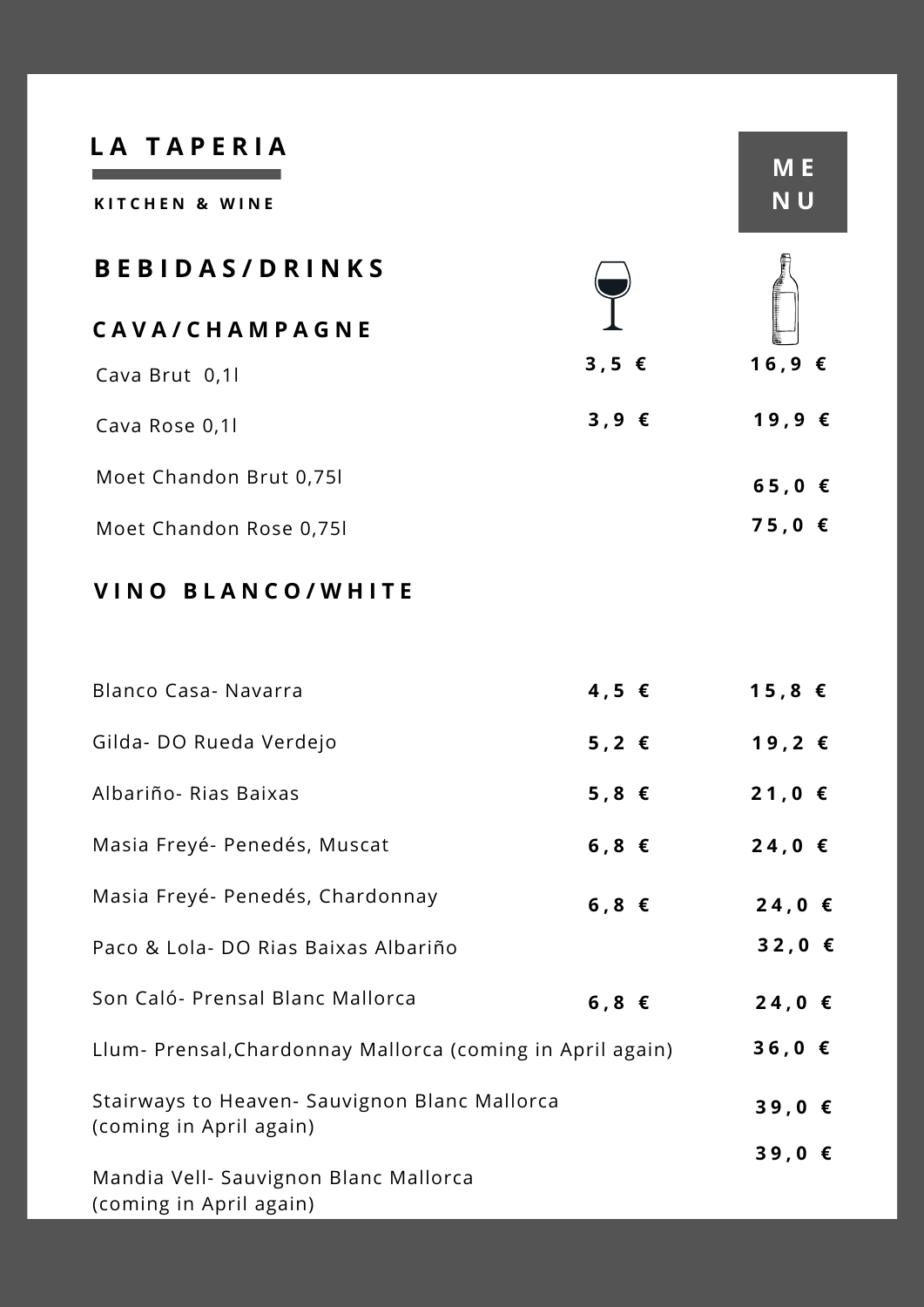**K I T C H E N & W I N E**

| <b>BEBIDAS/DRINKS</b> | f<br>E I |
|-----------------------|----------|
| VINO TINTO            | E        |

**M E**

**N U**

| Tinto de la casa- Navarra                      | 4,5 $\epsilon$ | $15,8 \in$        |  |
|------------------------------------------------|----------------|-------------------|--|
| Montelciego-Rioja, Tempranillo                 | 5,2 $\epsilon$ | $19, 2 \in$       |  |
| Vizconde de la Villa- DO Toro, Tempranillo     | 5,8 $\epsilon$ | $21,0$ €          |  |
| Señor Real- DO Ribera del Duero                | $6, 2 \in$     | 22,0€             |  |
| Masia Freyé- DO Penedés, Syrah, Tempranillo    | $6,8 \in$      | 24,0€             |  |
| Coto de Imaz Reserva- DO Rioja, Tempranillo    |                | $29,0$ €          |  |
| Mallorca:                                      |                |                   |  |
| Mosaic Negre- Manto Negro & Syrah              | $6,8 \in$      | 24,0€             |  |
| AN/2- Manto Negro, Callet, Fogoneu, Cabernet   |                | $38,0$ $\epsilon$ |  |
| Son Prim Cup- Cabernet Sauvigno, Merlot, Syrah |                | $38,0 \in$        |  |
|                                                |                |                   |  |

Obac Binigrau- Manto Negro, Callet, Merlot, Cabernet & Syrah Finca Binigual Verán- Manto Negro,Cabernet & Syrah Mandia Vell Pinot Noir- VT, Pinot Noir **4 4 , 0 € 4 2 , 0 € 3 8 , 0 €**